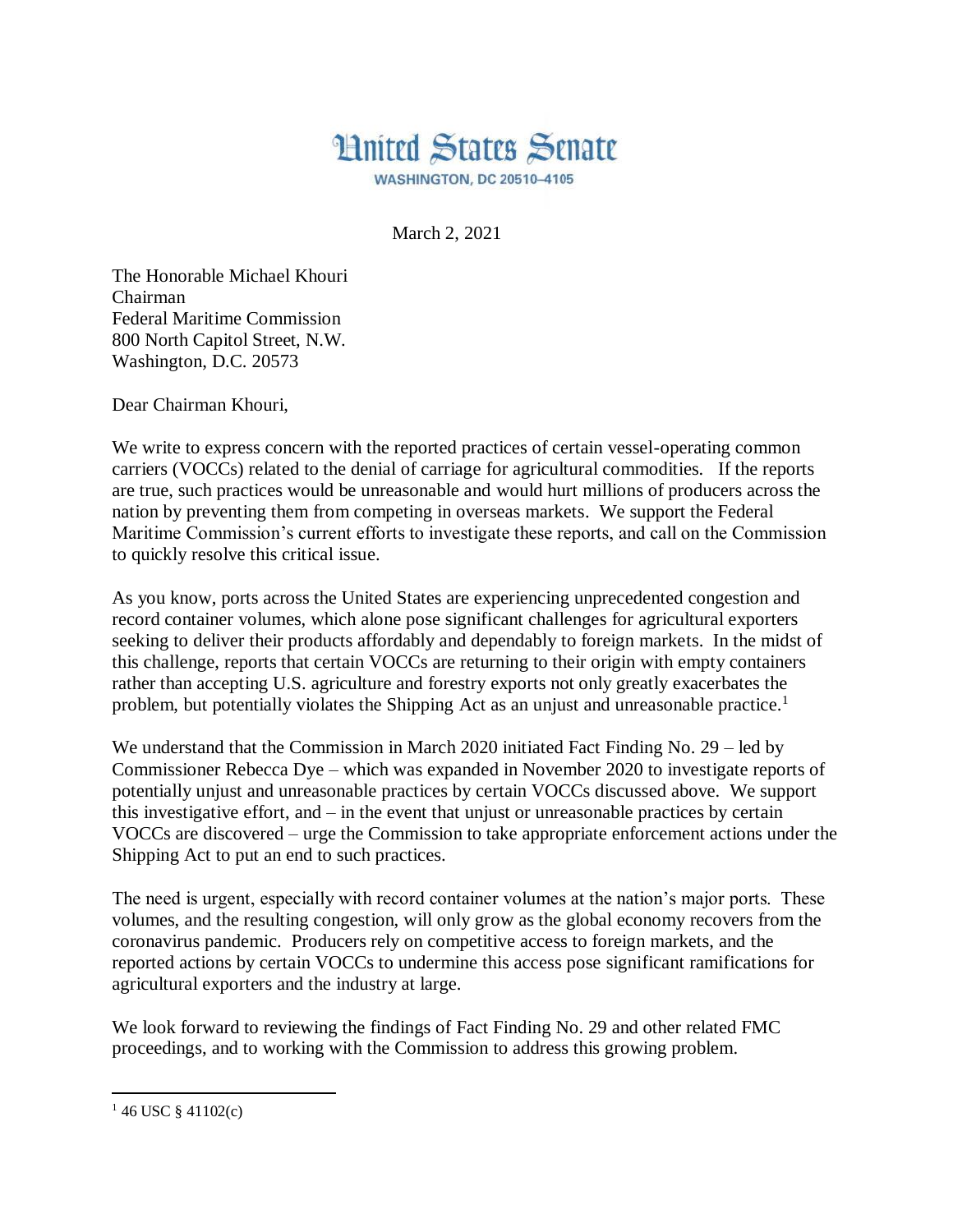The Honorable Michael Khouri March 2, 2021 Page 2

Sincerely,

The moth ( billege

 $\frac{1}{2}$ 

CHUCK GRASSLEY V PATTY MURRAY United States Senator United States Senator

JOHN CORNYN V

United States Senator United States Senator

 $\nu\nu$ asso JOHN BARRASSO, M.D. DEBBIE STABENOW

United States Senator United States Senator

JOHN HOEVEN TINA SMITH

 $\tau$ JOHN THUNE AMY KLORUCHAR

United States Senator United States Senator

JAMES M. INHOFE DIANNE FEINSTEIN United States Senator **United States Senator** 

 $at\bar{b}$ 

 $\sigma$ m  $\sigma$   $\sim$   $\sigma$   $\sim$   $\sigma$   $\sim$   $\sigma$ 

 $Jerr_{1}$ <sup>1</sup> $Ioreq$ JERRY MORAN TAMMY DUCKWORTH

United States Senator United States Senator

punt out of the state

United States Senator United States Senator